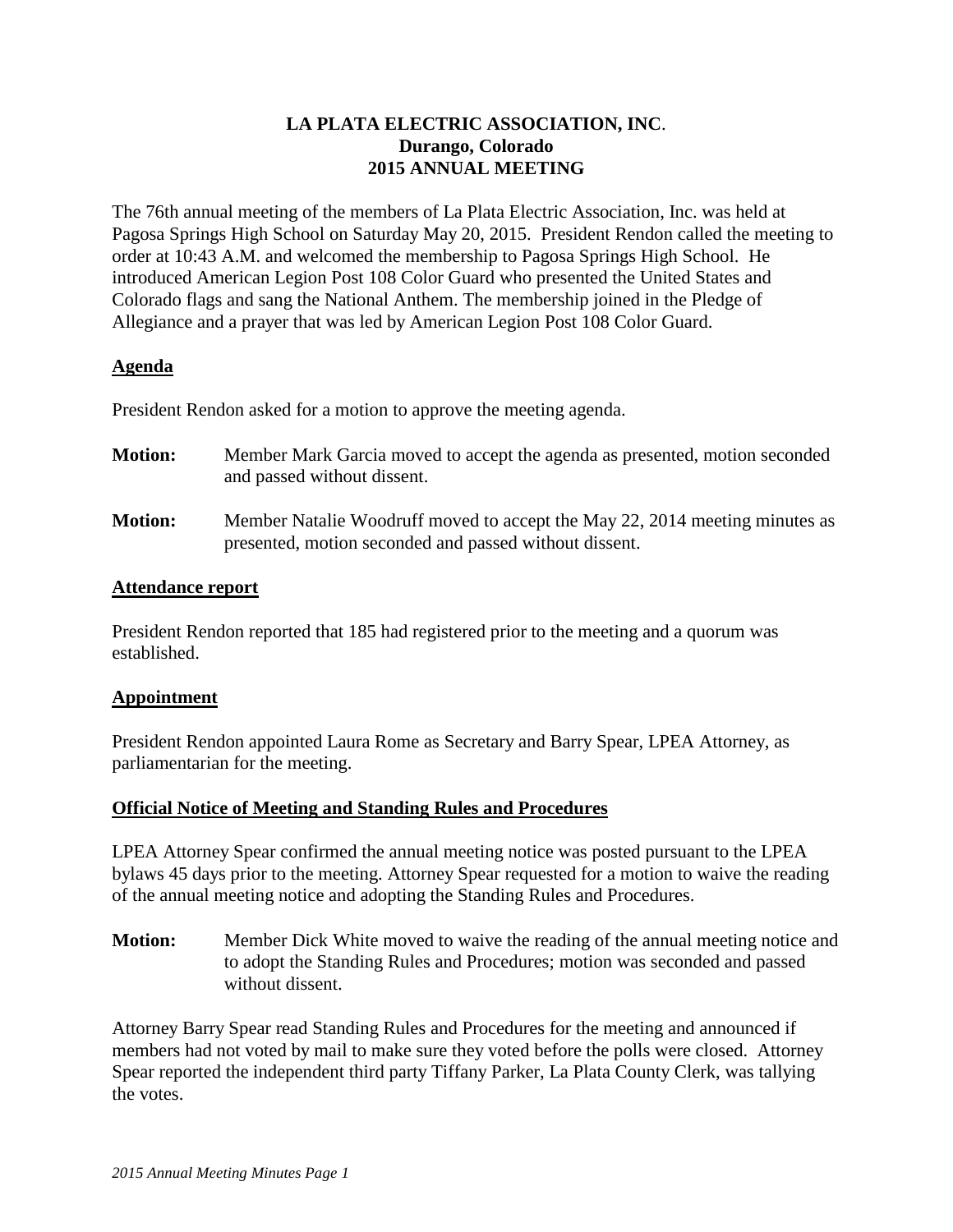# **President Introduces Board of Director Incumbents and candidates**

President Rendon introduced the current LPEA Board: Robert Formwalt, Mark Garcia, and Bob Lynch from District 1; Jerry McCaw, Tom Compton, and Davin Montoya from District 2; Jeff Berman, Britt Bassett, and Michael Rendon from District 3; and Jack Turner, Heather Erb, and Joe Wheeling from District 4. President Rendon introduced the candidates that ran for election: In District 1, candidate Nick Kazarinoff ran against incumbent, Robert Formwalt. In District 2, Kohler McInnis and Gregg Dubit ran against incumbent, Jerry McCaw. In District 3, candidate Jim Wotkyns ran against incumbent, Britt Bassett. In District 4, Karen Barger ran against incumbent Heather Erb. President Rendon asked if any of the candidates would like a chance to address the membership.

# **Close Voting Box**

President Rendon confirmed everyone had an opportunity to vote and announced the ballot boxes would be closed. The ballot boxes were then closed. President Rendon announced that the election results would be revealed at the end of the meeting.

# **Introduction of Guests**

President Rendon recognized La Plata County, City of Durango, and Southern Ute Tribal dignitaries, and former LPEA and Round Up Board members; Rendon thanked LPEA volunteers, community volunteers, and the Southern Ute Veterans Association, and LPEA scholarship students.

# **LPEA Board President Report**

President Michael Rendon gave the Board of Directors report.

# **LPEA Financial Report**

Treasurer Mark Garcia gave the financial report.

# **LPEA Report**

President Rendon introduced CEO, Mike Dreyspring. Dreyspring's CEO report touched on the industry, LPEA financial performance for 2015, the Tri-State rate case settlement and pending LPEA change, solar project development and long range plans for transmission development in Archuleta County.

# **Round Up Report**

Round Up Board Member Bruce Keuning gave the Round Up report.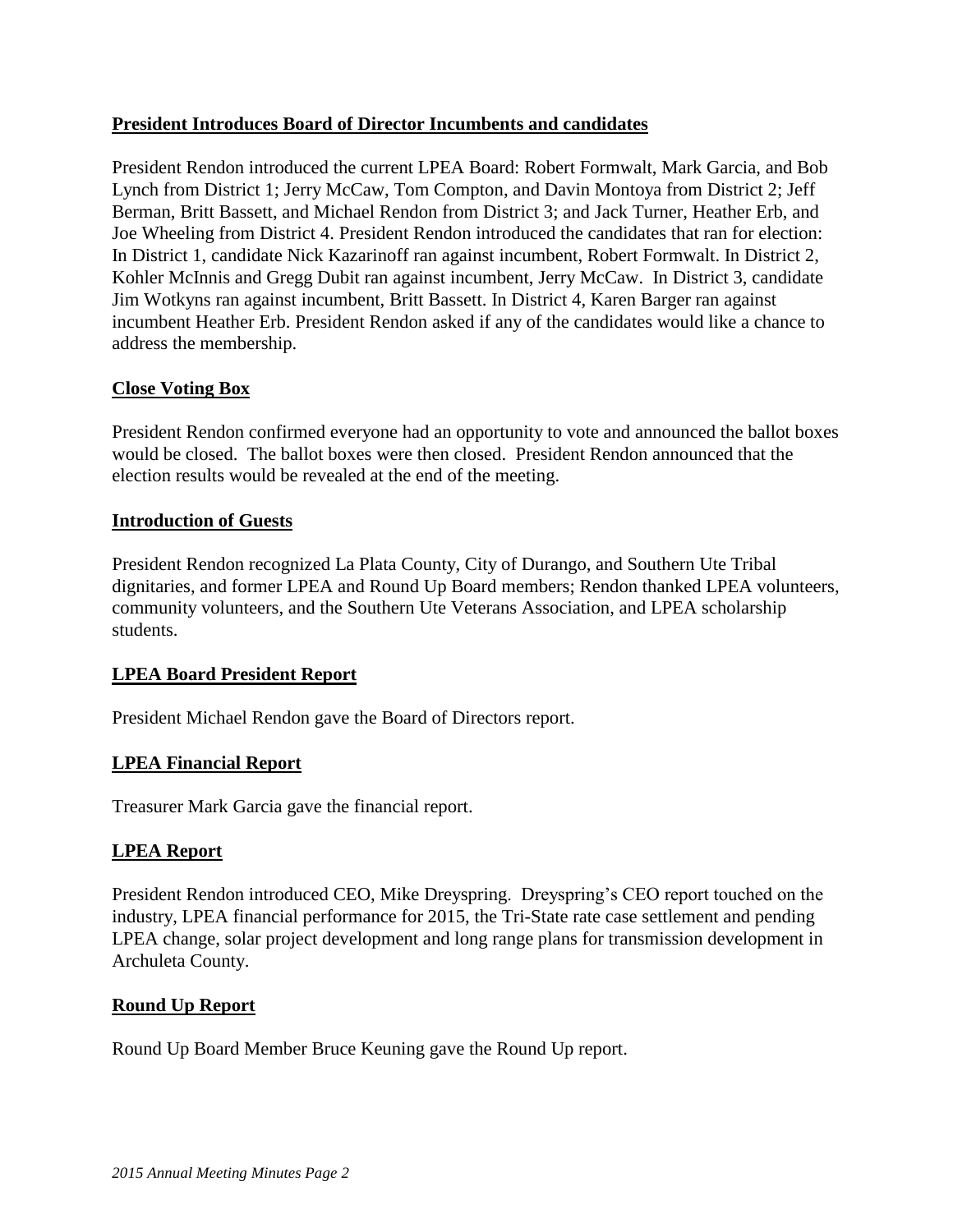#### **CREA Report**

President Rendon introduced Director Berman, who has been the LPEA representative to the Colorado Rural Electric Association (CREA) for two years. Mr. Berman discussed the value CREA provides in fostering dialogue with sister cooperatives statewide, some of the challenges with differing opinions on legislation and regulatory requirements, his work on the CREA building committee and in crafting CREA positions. Berman noted Tri-State's acknowledgment they can meet the 20% renewable energy standard in part given cheaper renewable energy and quantification of integration costs. He discussed the potential for stranded costs in shutting down coal power plants versus the higher cost of maintaining them as they age.

Berman discussed the National Rural Electric Cooperative's plans to fight the Clean Power Plan, historically questionable arguments that it will cause harm to reliability and cost billions of dollars, and CREA's currently more measured approached. He questioned Tri-State's understanding of roof-top solar's cost, the potential impact of battery storage on their business model, and the need to adapt by integrating cheaper renewable energy. Berman described his belief that it is a Directors' duty of care to continue questioning in order to ensure safe, reliable, clean electrical services at a low and stable cost for all. He thanked the members for the opportunity to serve as the LPEA representative to CREA.

#### **Tri-State Generation and Transmission Report**

President Rendon introduced LPEA Delegate, Joe Wheeling, who gave the Tri-State report.

#### **Attorney Spear with Maynes, Bradford, Shipps and Sheftel.**

President Rendon introduced Attorney Spear, who gave the Attorney report. Attorney Spear reported on the PUC Case where LPEA had challenged the fairness of Tri-State's 2013 wholesale rate under Colorado law. The Tri-State rate was an all energy rate which kept the electricity charge the same all the time notwithstanding the demand and removed incentives for energy conservation and efficiency, while creating an across the board increase to the cost of electricity for the members of LPEA. Settlement had been reached in the case in 2015 and its terms included (i) an interim rate for LPEA members which LPEA staff endorsed; (ii) rate principles where Tri-State agreed to conduct a cost of service study for 2016 to establish the support for an equitable rate based on demand and energy; (iii) an expanded rate committee, which had only been comprised of TS board members, to include an independent rate consultant and representatives of the member-cooperatives; and (iv) two new policies establishing for the first time a dispute resolution process for members to address Tri-State issues. Other legal matters for the year included working with the board and staff to develop policies and contracts for the participants of the Community Solar Gardens and providing some assistance to the board in helping to select the new CEO Mike Dreyspring.

#### **Unfinished Business**